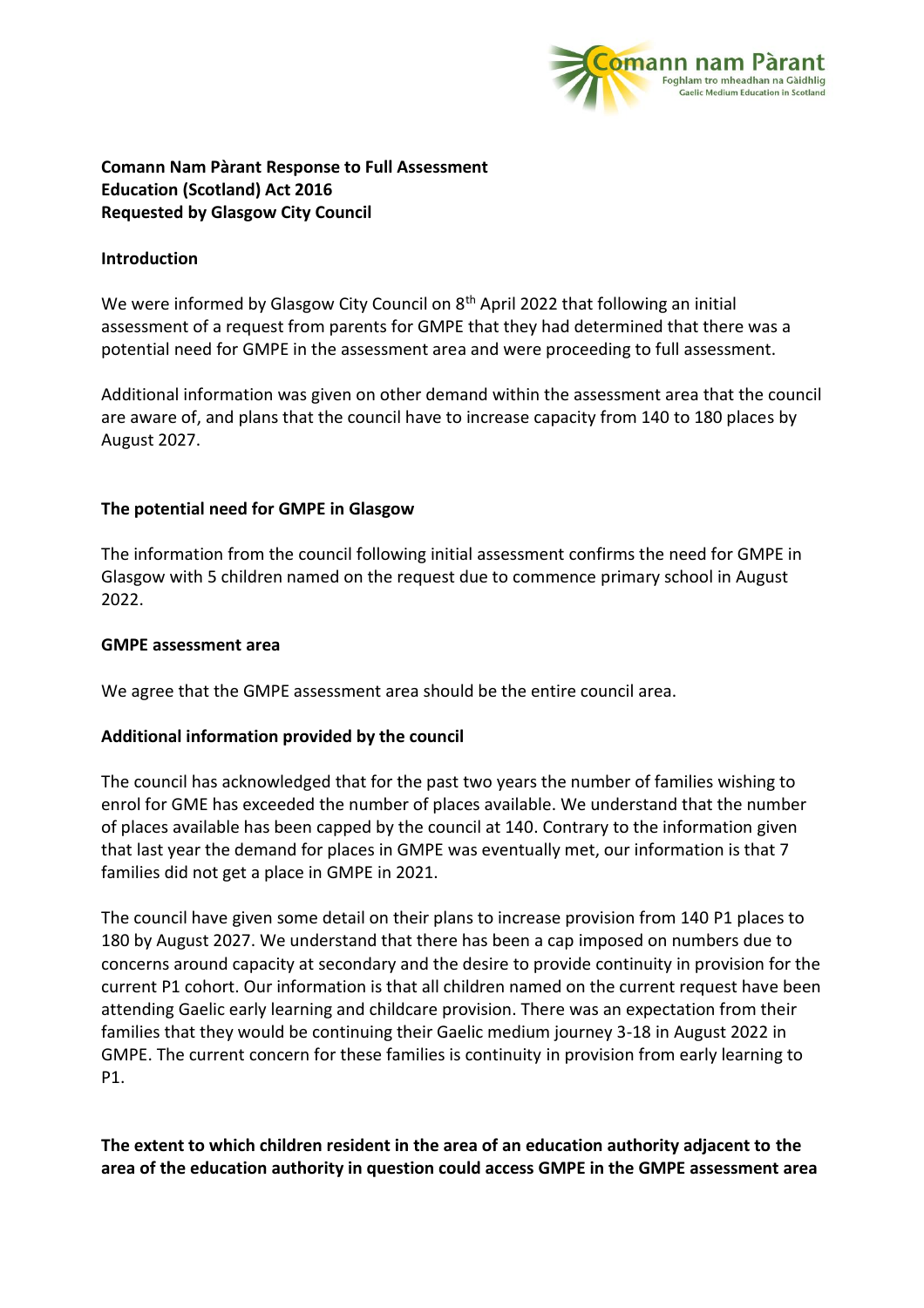There are a number of families in education authority areas adjacent to Glasgow, who without access to GMPE in their own local authority, would make a placing request to Glasgow should additional places be available.

# **The extent to which children resident in the GMPE assessment area could access GMPE in the area of an adjacent education authority**

This may be a possibility for some of the families if support with transport were to be made available. However, not all families are prepared to have their child travel outwith their own local authority area for provision given that there is provision for GMPE within their local authority area. Families have expressed the view that they believe that it is fundamentally unfair that some families in the area are provided with GMPE, but others refused this option. Parents especially object to the suggestion that they access GMPE in an adjacent authority area as their understanding of the current situation is that there is capacity to accommodate all children who are on the waiting list for GME, but that they have been refused because of the cap introduced by council last year.

## **Summary and conclusion**

All local authorities have a statutory duty to ensure that there is adequate provision for education in their area. Education is delivered through Curriculum for Excellence which is Scotland's curriculum for children and young people aged 3-18, for both EME and GME. All parents should be able to choose between EME or GME. Council would not consider refusing families access to EME and neither should families be refused access to GME. EME and GME have equal status in Scottish education.

Parents and carers in Glasgow have been advocating a more strategic approach to ensure that demand for GME would be met. Parents demonstrated the projected demand to the GME Short-Life Working Group in 2018 with demand data for the ten-year period since the early 2000s showing a linear increase in demand each year. Parents asked the council to plan to meet the demand that this projection showed would materialise. Failure to adopt a more strategic approach to meeting this demand for GME has resulted in families being refused entry, which is unacceptable.

Costs should not be a barrier. There is a per capita spend for all children entitled to education in Glasgow and support available from Scottish Government with any additional costs incurred in increasing provision.

Teacher supply is challenging but Glasgow has been successful in the past in attracting teachers.

Continuity of provision 3-18 is important but at this time council need to provide continuity from early learning to P1. There is a number of years to deal with any issues that may arise with secondary provision.